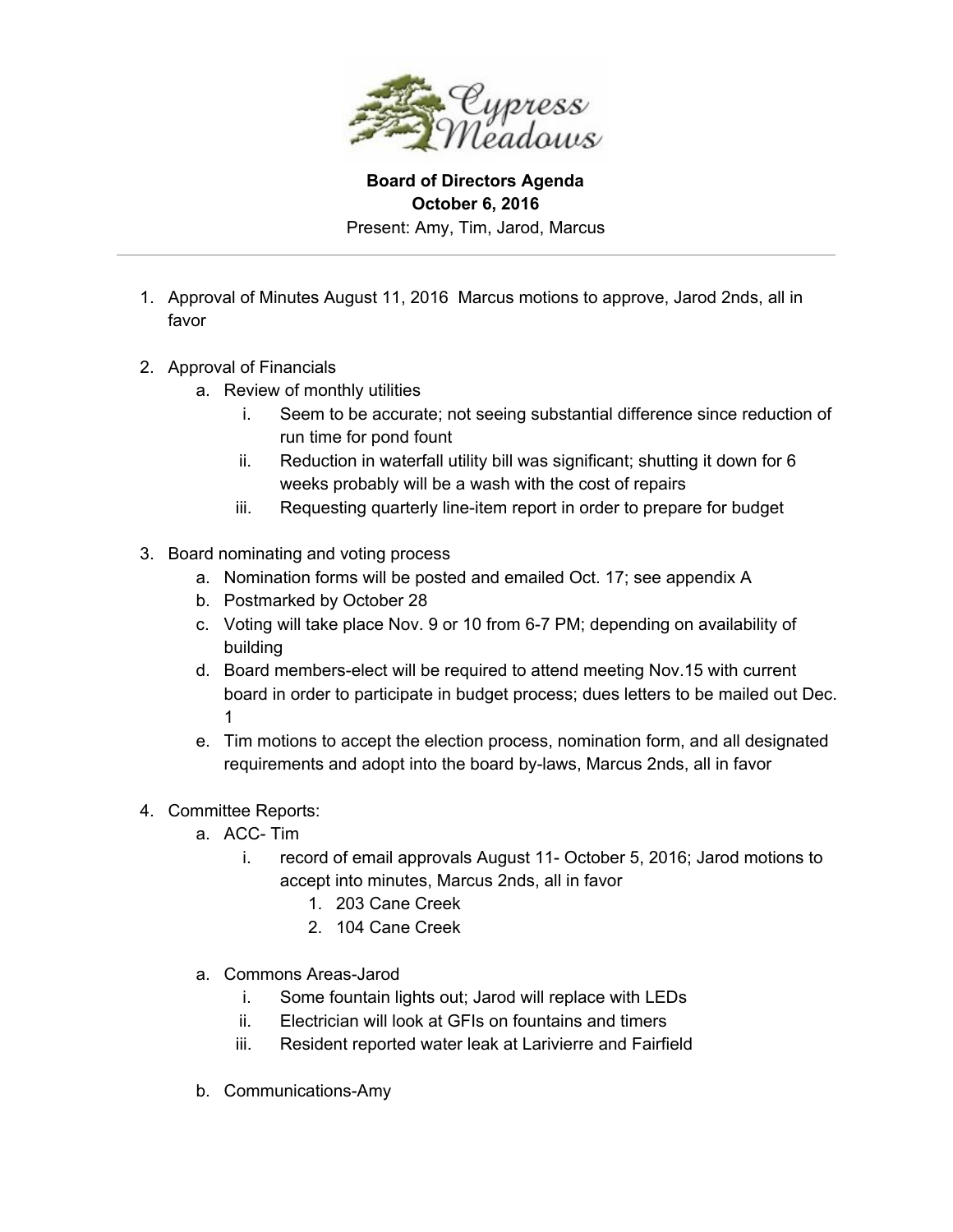- i. Garage sale to be held this weekend; adds in Quick Quarter and Advertiser; email sent to residents and posted on website
- ii. Update of email forwarding list
- iii. Will call Janice for another sign update
- iv. Will call Lowry for covenant entry sign update
- v. Will send email for nomination form and post to website
- c. Violations-Marcus
	- i. Will meet with committee members to formalize process as subdivision expands
	- ii. Will draft warning letter for violations not currently under warning (trash can warnings have been issued to all residents)
- d. Other Business
	- i. Tim Lovell resigns effective 10-6-16
	- ii. Marcus motions to appoint Louvy LeJeune to fill the vacancy and chair the ACC through the remainder of the term, Jarod 2nds, all in favor
	- iii. Next month's agenda should include bid process for upcoming budget
- 5. Set Next Board Meeting for Nov. 3 at Jarod's house
- 6. Adjourn--Marcus motions, Jarod 2nds, all in favor